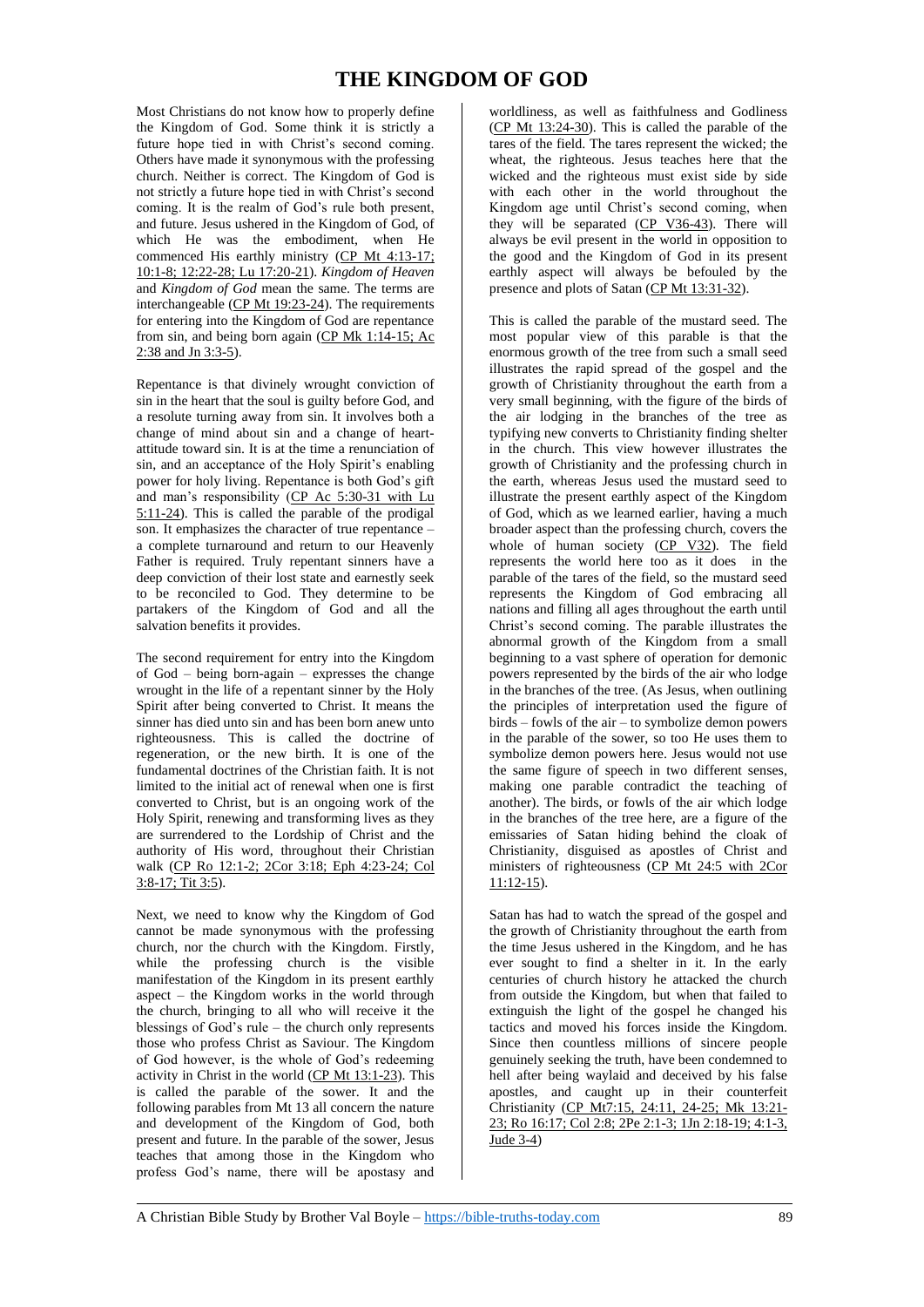## **THE KINGDOM OF GOD**

This interpretation of the parable of the mustard seed harmonizes with the previous two parables of the in Mt 13. There are seven all told and they all concern the nature and development of the Kingdom of God (CP Mt 13:33). This is called the parable of the leaven. Here Jesus uses leaven to symbolize the pervasive character of evil permeating the professing church which, as we learned earlier, is the visible manifestation of the Kingdom of God in its present earthly aspect. Leaven is a fermenting agent used in bread - making to make the dough rise. It requires time to fulfill the process, but once introduced to the dough it permeates the whole mass and the process is irreversible. Because of its pervasive nature leaven signifies a corrupting influence among God's people. In the New Testament it is symbolic of any evil influence in the church which, if allowed to remain, can corrupt the whole body of believers (CP Mt 16:6-12; Mk 8:15; Lu 12:1; Ga 5:6-9). Both Jesus and Paul used leaven to symbolize the pervasive character of evil permeating the professing church, yet a great many Christians believe that Jesus uses leaven in a good sense in the parable of the leaven to symbolize the permeating effect of the gospel in Christianising the world. Nowhere in scripture though is it taught that the world will ever be Christianised. In fact the opposite is the case – most people who hear the gospel will reject it (CP Mt 13:18-23, 24:11-13; Ro 1:18-32; 2Th 2:7-12; 1Ti 4:1; 2 Pe 3:3-4; Jude 17-19; Rev 3:14-16). It must be re-stated here that Jesus would never use a figure of speech in two different senses, making one parable contradict the teaching of another. All the parables concerning the nature and development of the Kingdom in Ch13 harmonize.

As leaven is symbolic of evil elsewhere in scripture so too it symbolizes evil in the parable of the leaven. Another significant factor in this interpretation is the fact that the woman *hid* (KJV) the leaven in the *meal*. If the leaven represented something good why hide it. The word *hid* means conceal. The *meal* typifies God's word, and the leaven was concealed in it. It was not openly mixed in with the meal but covertly introduced to it. This represents the subtle way in which the forces of Satan are at work in the Kingdom spreading their corruptive influence by adulterating God's word and undermining its authority among professing Christians (CP Mt 7:15, 24:17,24-25; Mk 13:21-23; 2Cor 11:12-15; 2Pe 2:1- 3). In the parable of the leaven Jesus foreshows professed Christianity's internal corruption.

There are still three more parables concerning the nature and development of the Kingdom of God in Mt 13. Let us see what Jesus likens the Kingdom to next (CP Mt 13:44). This is called the parable of the hidden treasure. The most popular interpretation of this parable is that the treasure symbolizes the Kingdom – the Kingdom is a priceless treasure to be desired above all else, and as such, one should be willing to part with everything in order to possess it. Another view is that Jesus Himself is the priceless treasure for whom one must also be prepared to sell all to possess. These are both commendable views and what they express should be the intent of every Christian, but they are not what the parable teaches.

sower and the tares of the field, and those following

Still another interpretation is that the treasure is Israel, which is called *God's peculiar treasure* in scripture ( $CP$  Ex 19:5; Psa 135:4). It would be easy to agree with this interpretation except for the fact that Israel was always openly in view as God's treasured possession right throughout scripture, whereas the treasure in the parable represented something hidden, even in Mt13, as Jesus spoke the parable (CP De 7:6; Isa 62:1-5; Mal 3:16-17). Israel was never hidden like the treasure in the parable. Furthermore, Jesus did not pay the purchase price for Israel alone in His redeeming death, but for the whole world of sinners – Jews and Gentiles alike (CP Jn 1:29, 3:16-17, 4:42, 6:33,51 , 12:47; 2Cor 5:17-19; 1Jn 2:2, 4:14).

It is easier to understand this parable in the light of those scriptures. *World* here means all mankind. This is not teaching that all mankind will be saved as some think, but that the price Jesus paid was sufficient for all mankind. Although the man purchased the field in the parable, it was the treasure, not the field that was the man's object. He purchased the field in order to possess the treasure. The treasure represents something that was hidden even as Jesus told the parable. It was the church that was hidden. The church was decreed in God's eternal purpose from the beginning of time, but it was not revealed, even to the angels in Heaven, until Jesus revealed it to the disciples in Mt 16 (CP Mt 16:13-18). This is the first mention of the church in scripture. Until then the church was a mystery, known only to God (CP Ro 16:25-26; 1 Cor 2:7-8; Eph 1:3-5, 9-10, 3:1- 11; Col 1:25-27; 2 Ti 1:1,8-10; Tit 1:1-3; 1 Pe 1:3- 12, 18-20). The church is the treasure, and the man who purchased the field in order to possess the treasure is Jesus. The field represents the world of sinners – the whole of human society – for whom He died. Jesus teaches in this parable that the church is the visible manifestation of the Kingdom of God in its earthly aspect. This interpretation harmonizes with the rest of the parables in Mt 13 concerning the nature and development of the Kingdom of God. It also shows why neither Jesus nor the Kingdom could be the treasure as so many think.

(CP Mt 13:45-46) This is called the parable of the pearl of great price. It also has many different meanings ascribed to it, but it is generally agreed among Bible scholars that this and the parable of the hidden treasure form a pair, that they both teach the same truth, namely, that the object of the man's desire is of such great value that he sells all to purchase it. Again the man is Jesus and the church is the object of His desire. In the parable of the hidden treasure we saw the incomparable worth of the church underlined by the price Jesus paid at Calvary to possess it. He paid the redemption price for every living soul from that day forth to enter into the Kingdom of God through the church, but sadly, most will reject His redemption offer. We see in the pearl of great price in this parable a flawless pearl without spot or blemish, typifying the ultimate triumph of the Kingdom at the consummation of this age when Jesus comes back – after the battle of Armageddon –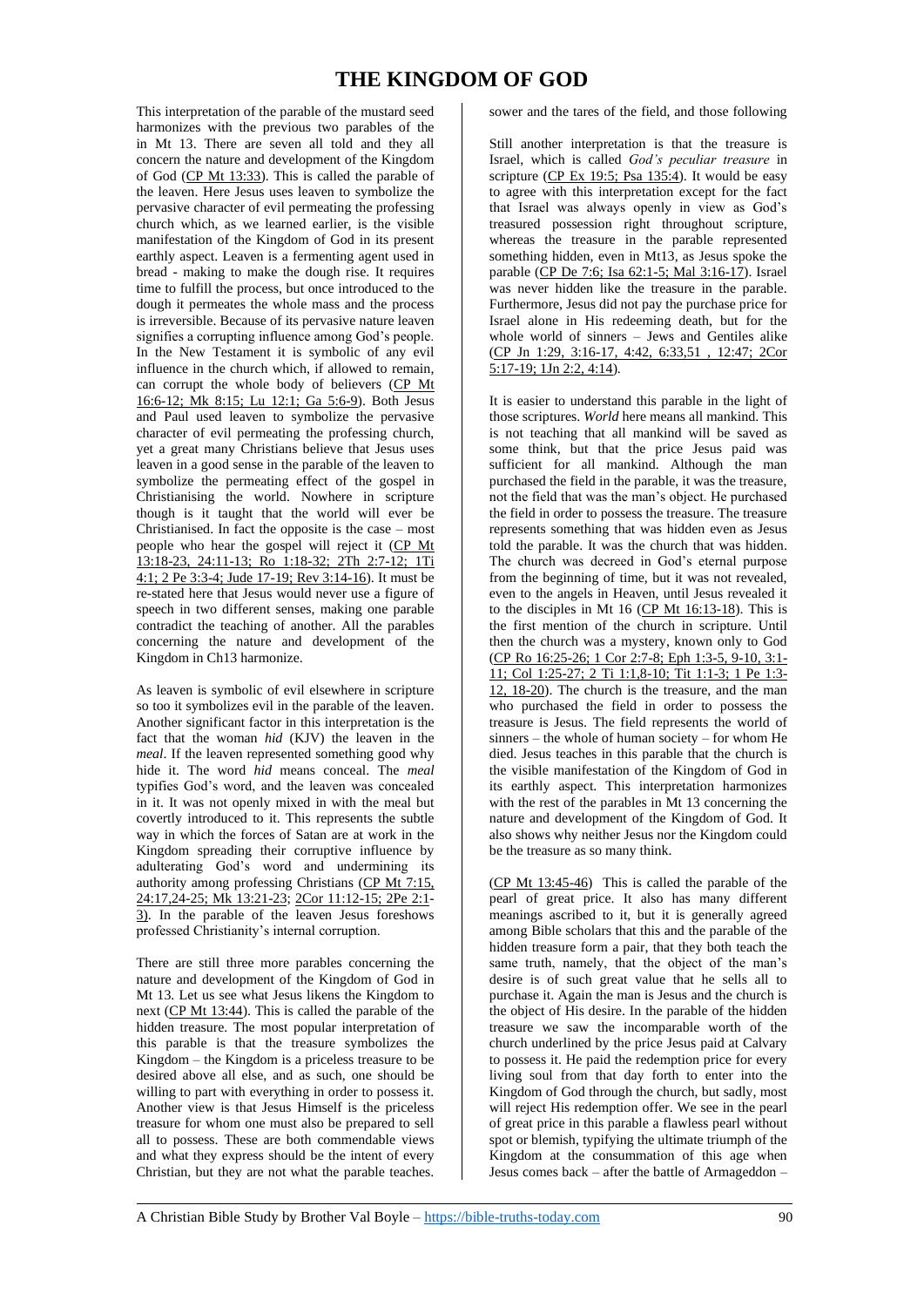to present to Himself a glorious church, without spot or blemish (CP Eph 1:3-14, 5:25-27). The merchant's purchase of the pearl in the parable symbolizes Jesus' redemption of His purchased possession – the church - in Eph 1:14. This interpretation of the parable also harmonizes with the rest of the parables concerning the nature and development of the Kingdom in Mt 13.

Let us summarize the parables here: in its present earthly aspect the Kingdom of God is fragmented by apostasy and backsliding; (parable of the *sower*); by the emissaries of Satan co-existing in the world with the children of the Kingdom (parable of the *tares of the field*); by counterfeit Christianity and false religious systems (parable of the *mustard seed*); by internal corruption in professed Christianity (parable of the *leaven*). Jesus then went on to show that the church would be the visible manifestation of the Kingdom in the world (parable of the *hidden treasure*), and then He foretells the Kingdom's ultimate triumph at the end of the age when He returns for a church that is without spot or blemish (parable of the *pearl of great price).*

Now to the last of the parables concerning the nature and development of the Kingdom of God in Mt 13  $(CP V47-50)$ . This is called the parable of the net. This teaching is similar to the parable of the tares of the field. They both teach that good and evil – the righteous and the wicked – are presently intermingled in the Kingdom. However, whereas the parable of the tares of the field describes the Kingdom in its present earthly aspect, and the day of judgement when the wicked will be cast down to Hell as a future event, the parable of the net depicts the day of judgement itself in the figure of the fisherman in V48 casting the bad fish away and keeping the good ones. The good fish represent the righteous who will rule and reign with Christ in the future eternal Kingdom (CP 2 Ti 2:11; 1 Pe 2:5,9; 2 Pe 1:11; Rev 5:8-10). In the seven parables relating to the Kingdom in Mt 13, Jesus gives us a progressive insight into the earthly aspect of the Kingdom from its inception until its ultimate triumph at the end of the age. Studied as a whole we see the contest between good and evil in the Kingdom; between the power of God and the power of Satan, which fulfills the first Messianic prophecy in scripture (CP Gen 3:15). Everything God said here is illustrated in the seven parables we have just studied from Mt 13. Not everyone will agree with this summation of what the seven parables teach, but they all clearly harmonize with each other and with what is taught about the Kingdom of God in its present earthly aspect elsewhere in scripture, as we have seen so many times in this study.

The second reason the Kingdom of God cannot be made synonymous with the professing church nor the church with the Kingdom, is because the church cannot redeem – it is the subject of redemption itself (CP Jn 15:3-5, 17:17; Eph 5:25-26). One can belong to the professing church but be lost forever to the Kingdom of God. This is taught right throughout the new testament (CP Mt 7:21-27, 12:30; Lu 9:57-62, 13:22-27; Ro 2:13; 1 Ti 6:17-21; Jas 1:22-25;2 Pe 1:

5-11; Rev 3:14-22). The clear teaching in all these scriptures is that professing Christians can belong to the church but not to the Kingdom of God. The Laodicean church here is representative of nominal Christians throughout the Kingdom whose lives revolve around luxury living and accumulating material wealth and possessions, while all around them souls are dying, in need of the gospel. They love everything the world loves: sports, television, movies, the latest fashion trends and all forms of self-centered, self-indulgent and self-gratifying pleasures. Their church programmes are packaged to accommodate the culture of the world more than for worshipping Jesus. In fact, Jesus is so shut out of Laodicean Christians' lives that He has issued an invitation for them to fellowship with Him, …*behold, I stand at the door, and knock; if any man hear my voice, and open the door, I will come in to him, and will sup with him, and he with me* (Rev 3:20). The irony of this scripture is that Christians use it to lead sinners to get saved; when in fact it is addressed to Christians who need saving, themselves. The letter to the Laodicean church is a warning to every individual Christian, because it is individual Christians who make up the church, and God holds them individually responsible for their own salvation (CP Mt 6:19-20;Lu 13:22-27; Jn 6:27; Php 2:12-13; 1 Ti 6:17-19; 2 Pe 1: 5-11).

When citing the beatitudes in His sermon on the mount in Mt 5, Jesus was laying down the principles of the Kingdom of God in its earthly aspect, and it is incumbent upon Christians to live out these principles in their daily walk (CP Mt 5:1-3). *The poor in spirit* are those who recognize their spiritual helplessness without Christ, and forego their own identities as individuals in order to possess the Kingdom. They see the Kingdom as the ultimate to be possessed (CP Mt 11:12). The *violent* here are those Christians who vigorously seek the Kingdom in all its power, no matter what it costs them. It is the responsibility of every professing Christian to seek unceasingly, in all its manifestations the Kingdom of God (CP Mt 5:4). This is the second principle of the Kingdom of God. *They that mourn* are those who are grieved over their own weakness in relation to God's standard of righteousness and Kingdom power, and are grieved in their spirit over the sin and immorality manifested in the world. They are comforted by receiving from God righteousness and peace and joy in the Holy Ghost (CP Ro 14:17 with Ro 8:6).

The *meek* in the third Kingdom principle are those who find their refuge in God and commit their way entirely to Him  $(CP \t{Mt} 5:5)$ . Meek is not weak, but controlled strength in gentleness and forbearance; self-control empowered by the Holy Spirit. The meek shall inherit the earth (CP Psa 37:11; Isa 29:19; Ga 5:22-23). The fourth principle of the Kingdom of God is to *hunger and thirst after righteousness* (CP Mt 5:6). The spiritual condition of Christians right throughout their lives will depend on how much they hunger and thirst after righteousness. The Christian's hunger for the things of God is destroyed by worldly anxiety, deceitfulness of riches (CP Mt 13:22), desire for other things (CP Mk 4:19), worldly pleasures (CP Lu 8:14), and failure to abide